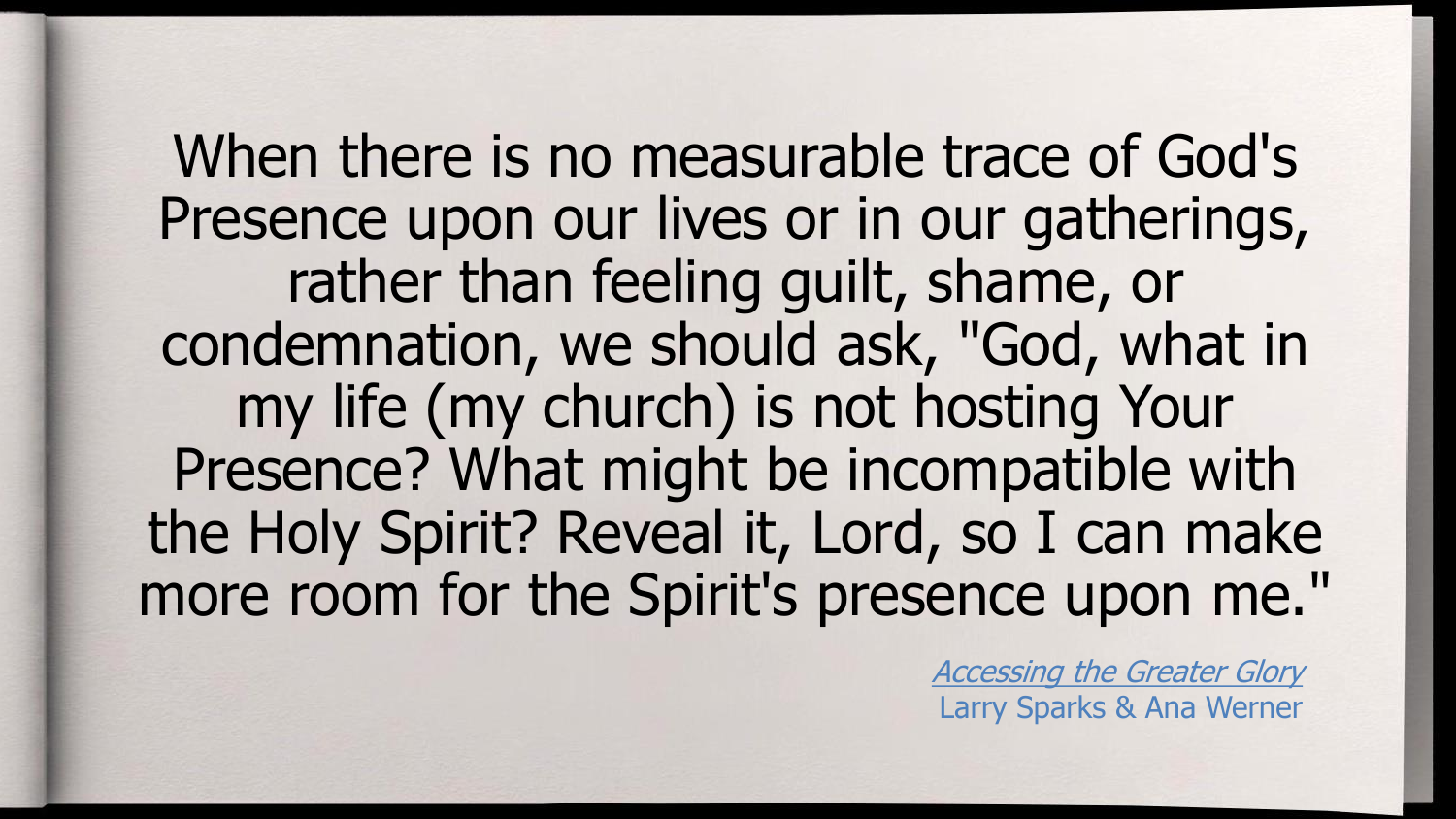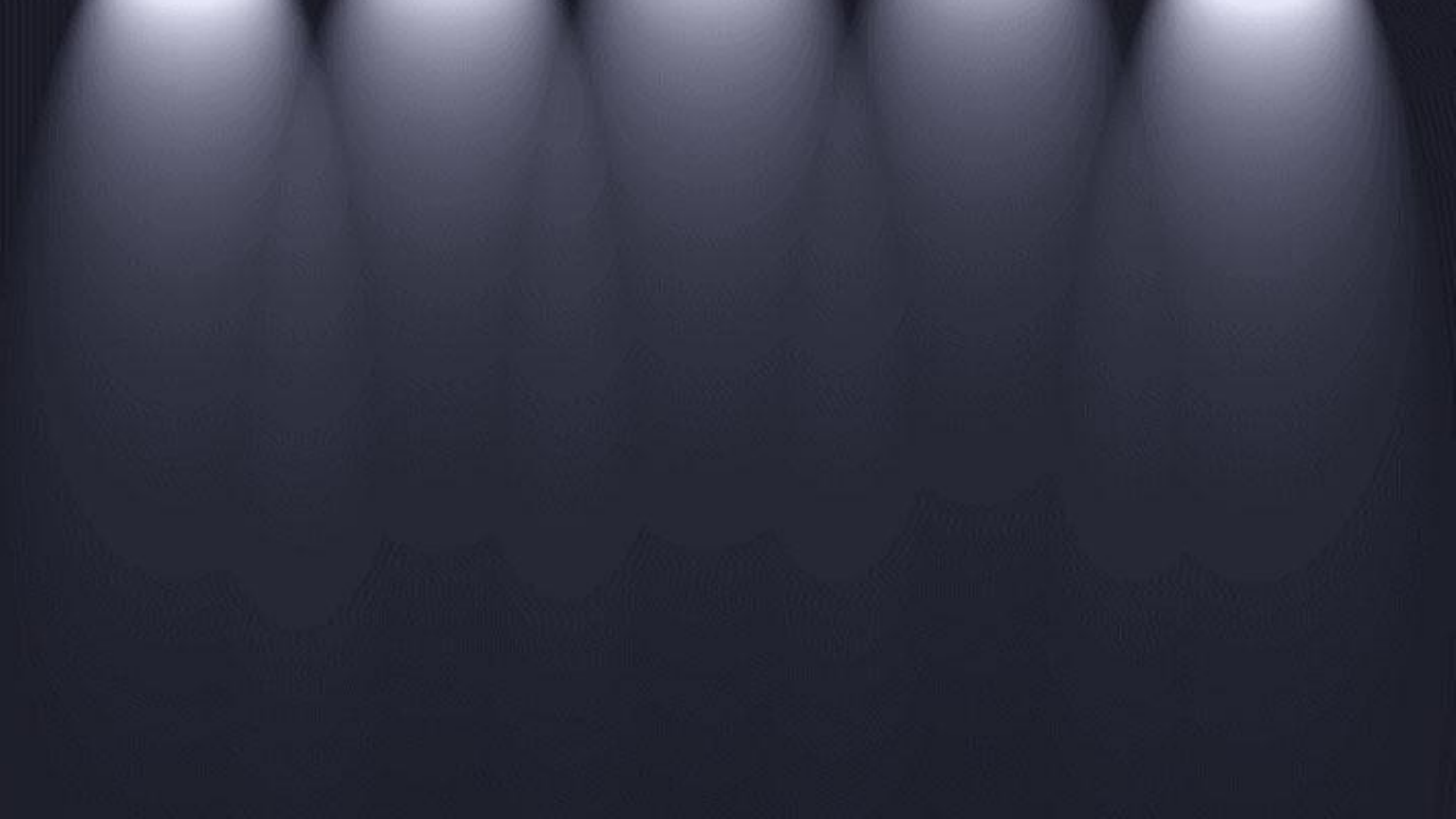Encounters with His Glory and Presence create a reaction of the fear of the Lord and a purification. Purification and repentance are not comfortable or easy, but they are such beautiful processes. As our fleshly ways are burnt away in his Presence, we can radiate Him all the more and truly step into the way we were created to be.

> Accessing the Greater Glory Larry Sparks & Ana Werner

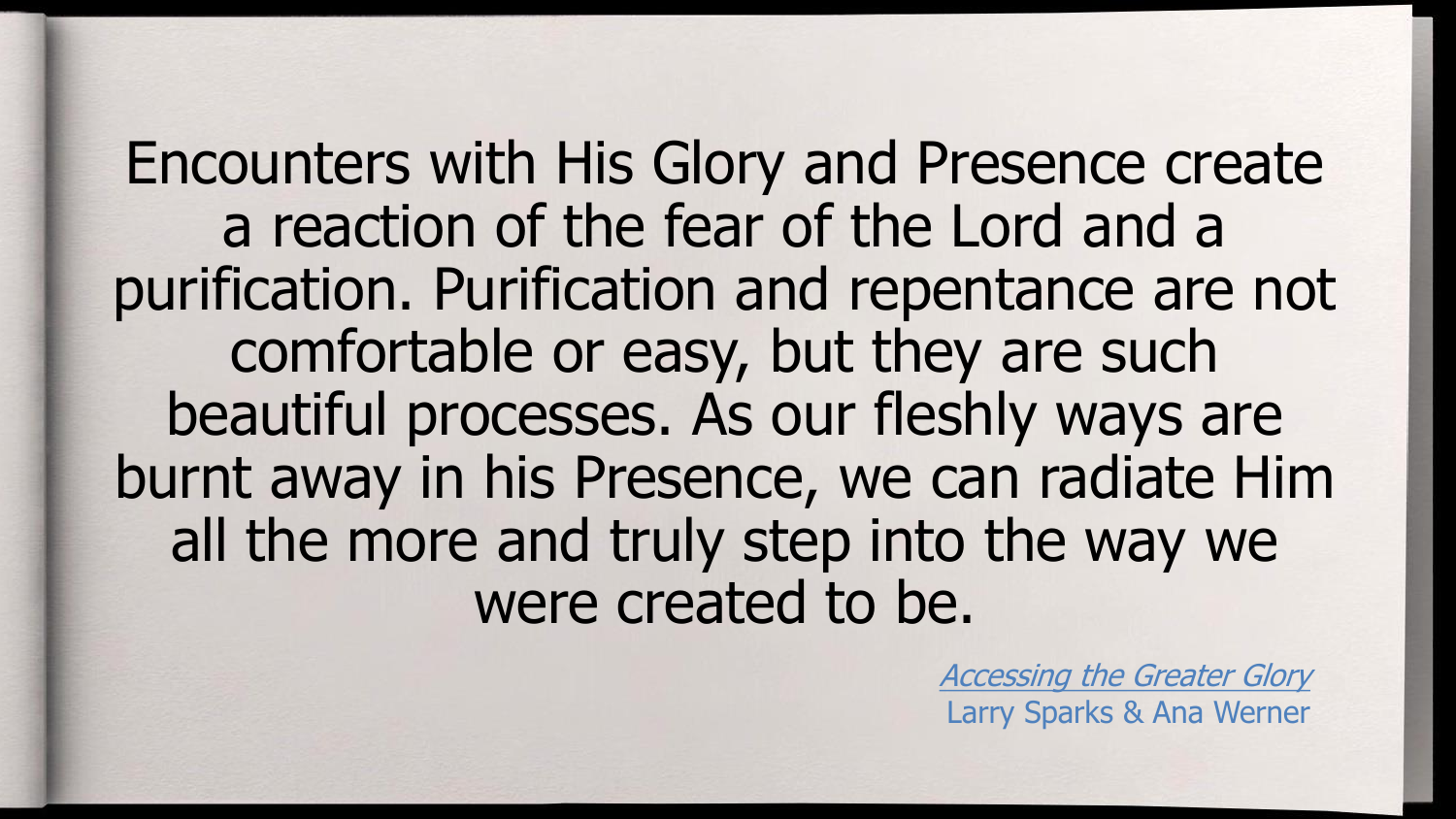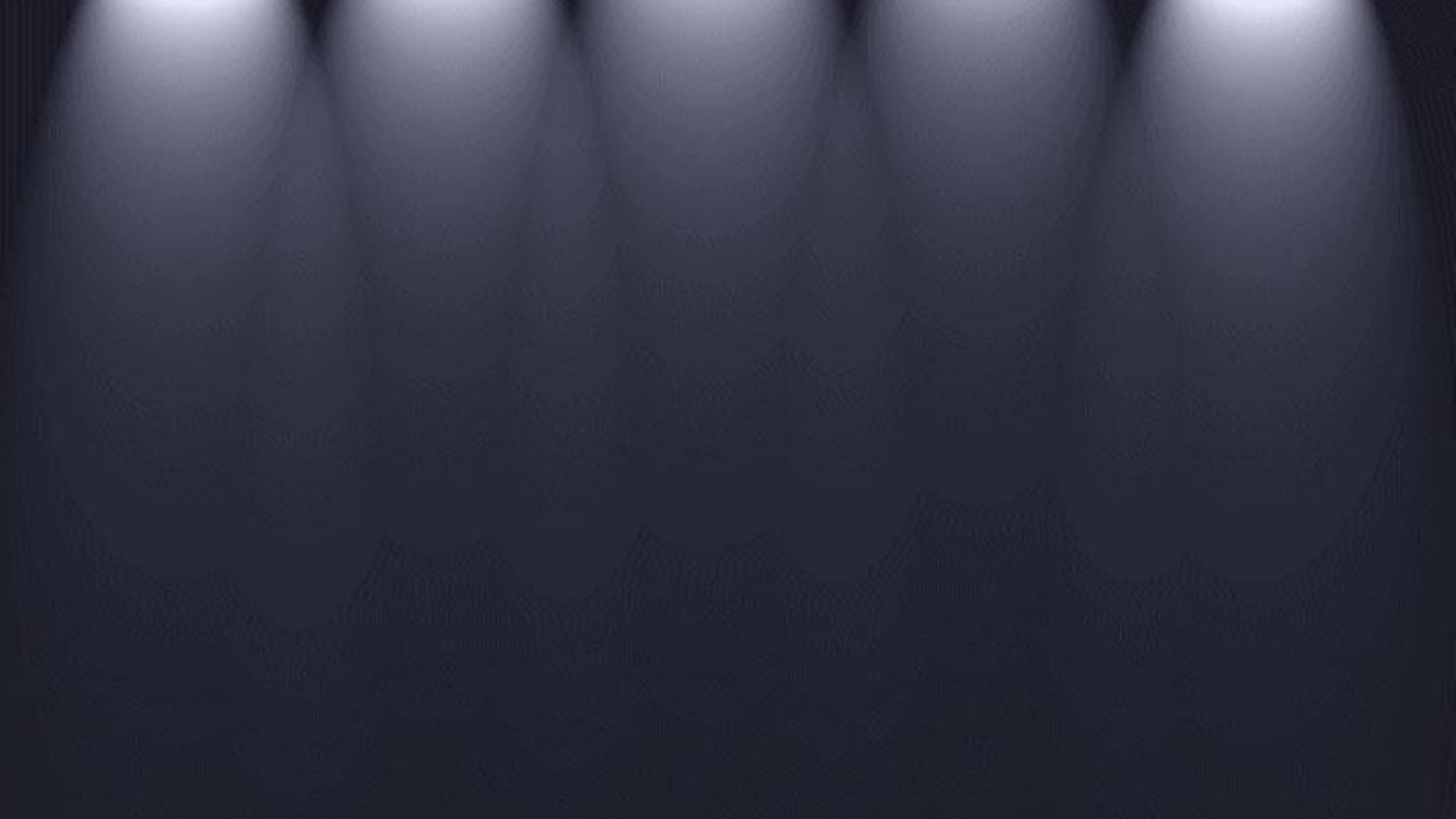Here's the question of the hour: How much do we want Him? We can cry out in private, yes, but are we willing to take risks in public? We can ask for "more of God' in the secret place, but are we willing to lay down our reputation in order to see God move?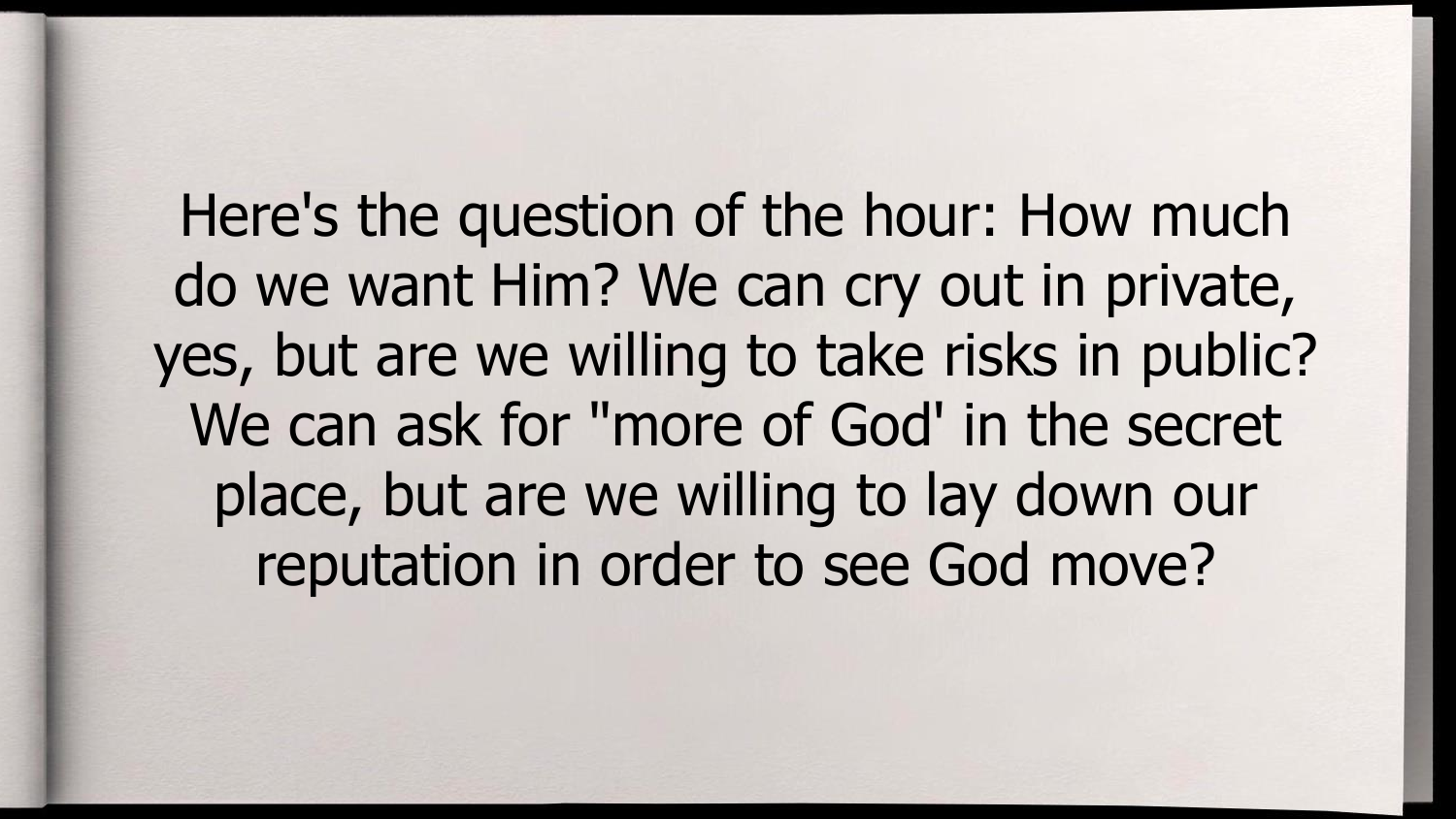This is what it means to prepare a place for God. It has nothing to do with building a church sanctuary or establishing some kind of ministry; it has everything to do with the posture of our heart towards the move of the Holy Spirit.

> Accessing the Greater Glory Larry Sparks & Ana Werner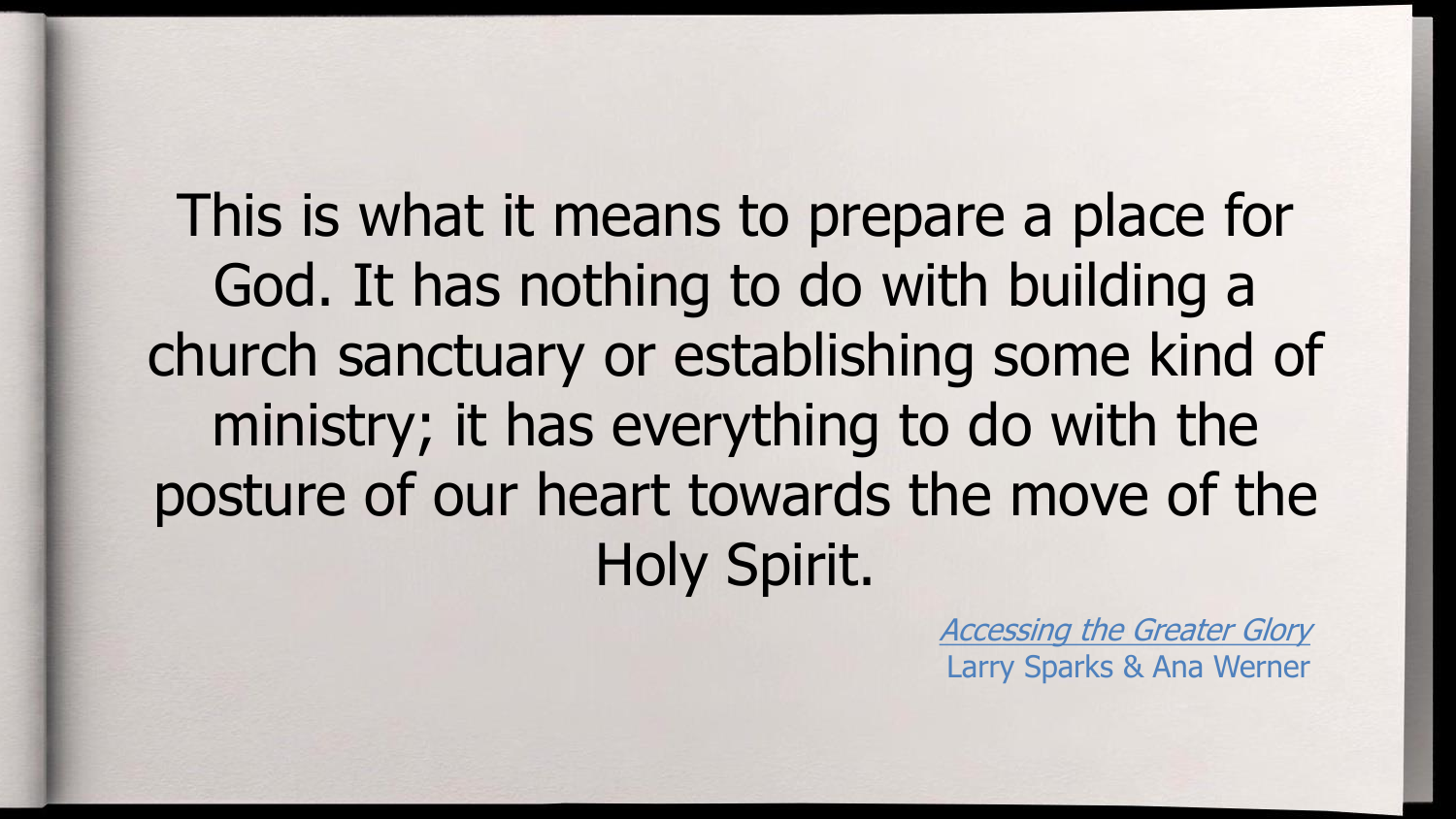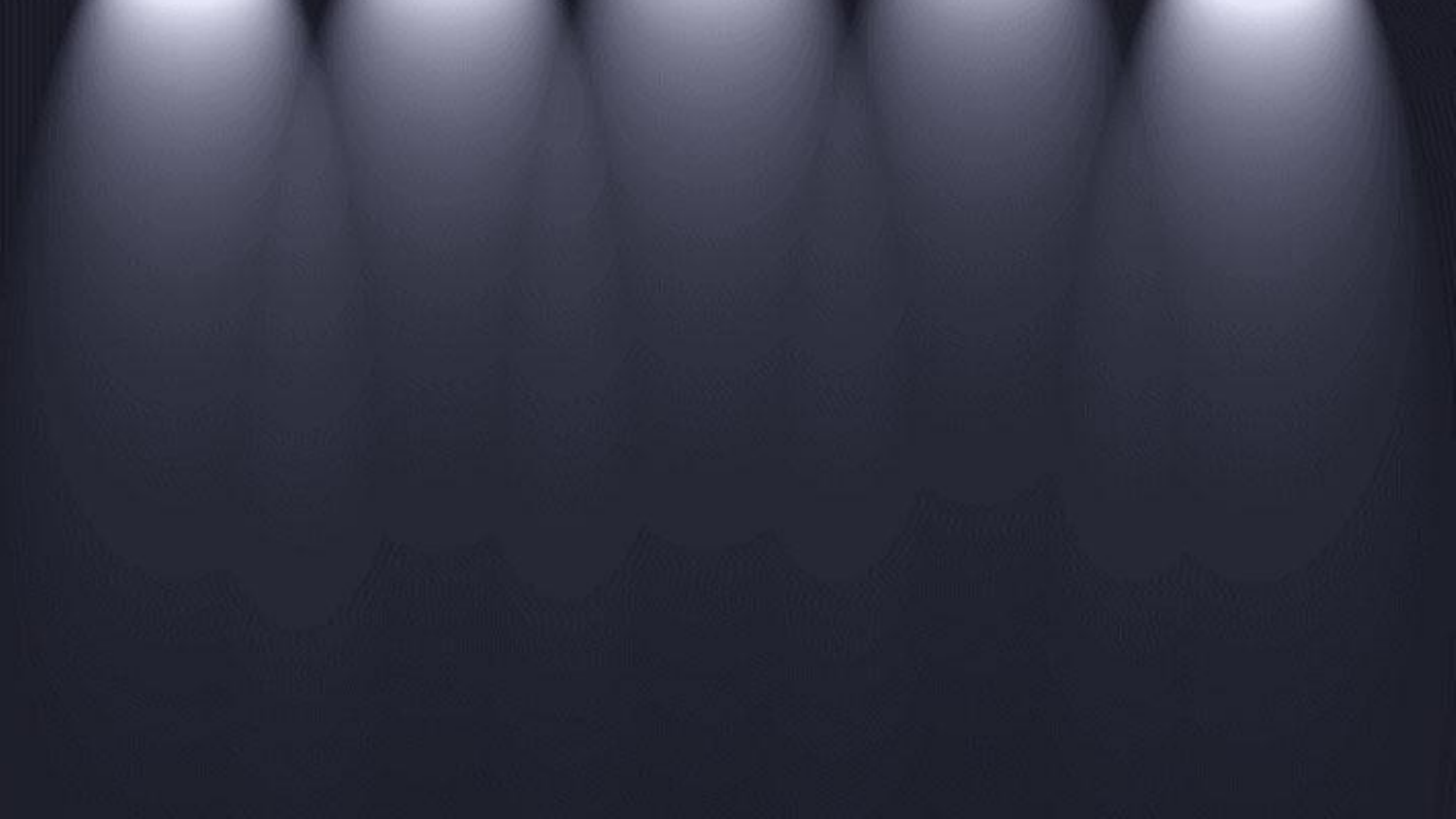Calling is someone to be, not something to do. It's never about what you accomplish, or how you perform, or whether you succeed financially. It's about having a deep security that you are doing what you are supposed to do and living the way God designed you to live. It's from this place that you find meaning, and it leads tou to fulfillment.

Beyond Burnout Amy O'Hana